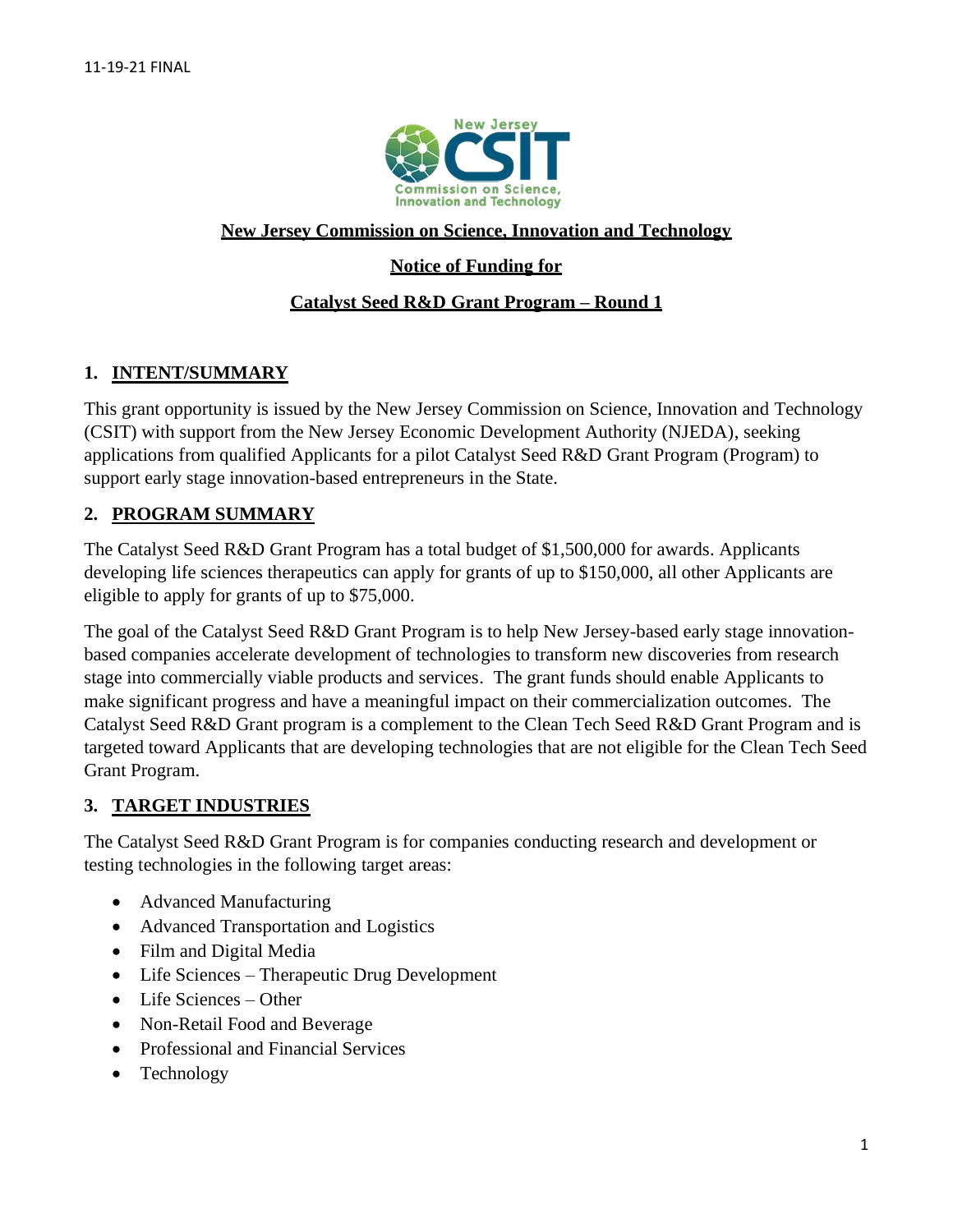All Applicants for the Catalyst Seed R&D Grant Program should have achieved a demonstration of concept for their project proposed for funding.

## **4. ELIGIBILITY CRITERIA**

Each Applicant to the Catalyst Seed R&D Grant Program must meet the following eligibility criteria at the time of application and must maintain eligibility during the entire review period in order to be eligible for an award:

- Authorized and in good standing to conduct business in New Jersey as evidenced by a current New Jersey tax clearance certificate
- Have a minimum of one (1) full-time equivalent employee with at least one employee working 50% of their time on the project being proposed
- 50% or more of the work of its employees and contractors conducted in NJ (calculated on an FTE basis – 35 hrs. per week)
- 50% or more of employees/contractors live or pay withholding taxes in NJ
- Company has less than two million dollars (\$2,000,000) in prior third-party funding over its lifetime (excluding government grants)
- Company has less than five hundred thousand dollars (\$500,000) in previous calendar year sales revenue

## **5. PROJECT SIZE, USE OF FUNDS AND DISBURSEMENTS**

Eligible Applicants proposing research and development projects in the Life Sciences area of drug development / therapeutics can propose a project of up to one year in duration and with a maximum budget of \$150,000. An extension for up to an additional 3 months may be permitted and will be reviewed on a case-by-case basis.

Other Applicants can propose projects of up to \$75,000. An extension for up to an additional 3 months may be permitted and will be reviewed on a case-by-case basis.

Applicants that are eligible to apply for the Clean Tech Seed Grant program because they are conducting research and development or testing technologies intended to avoid emissions of, or recapture greenhouse gases and/ or criteria pollutants, or to enable such avoidance or recapture are not eligible to apply for the Catalyst Seed R&D Grant.

## **Please note that CSIT reserves the right to make changes to budget submissions if there are any proposed expenditures outside the scope of the Program.**

The Catalyst Seed R&D Grant Program funds are intended for specific, early-stage research and development projects (Projects). All expenses submitted as part of the budget proposal should be specifically related to the Project for which this grant is sought. The following expense categories are ineligible for funding from the Program:

- Travel, entertainment, and other similar expenses
- Allocations of general overhead expenses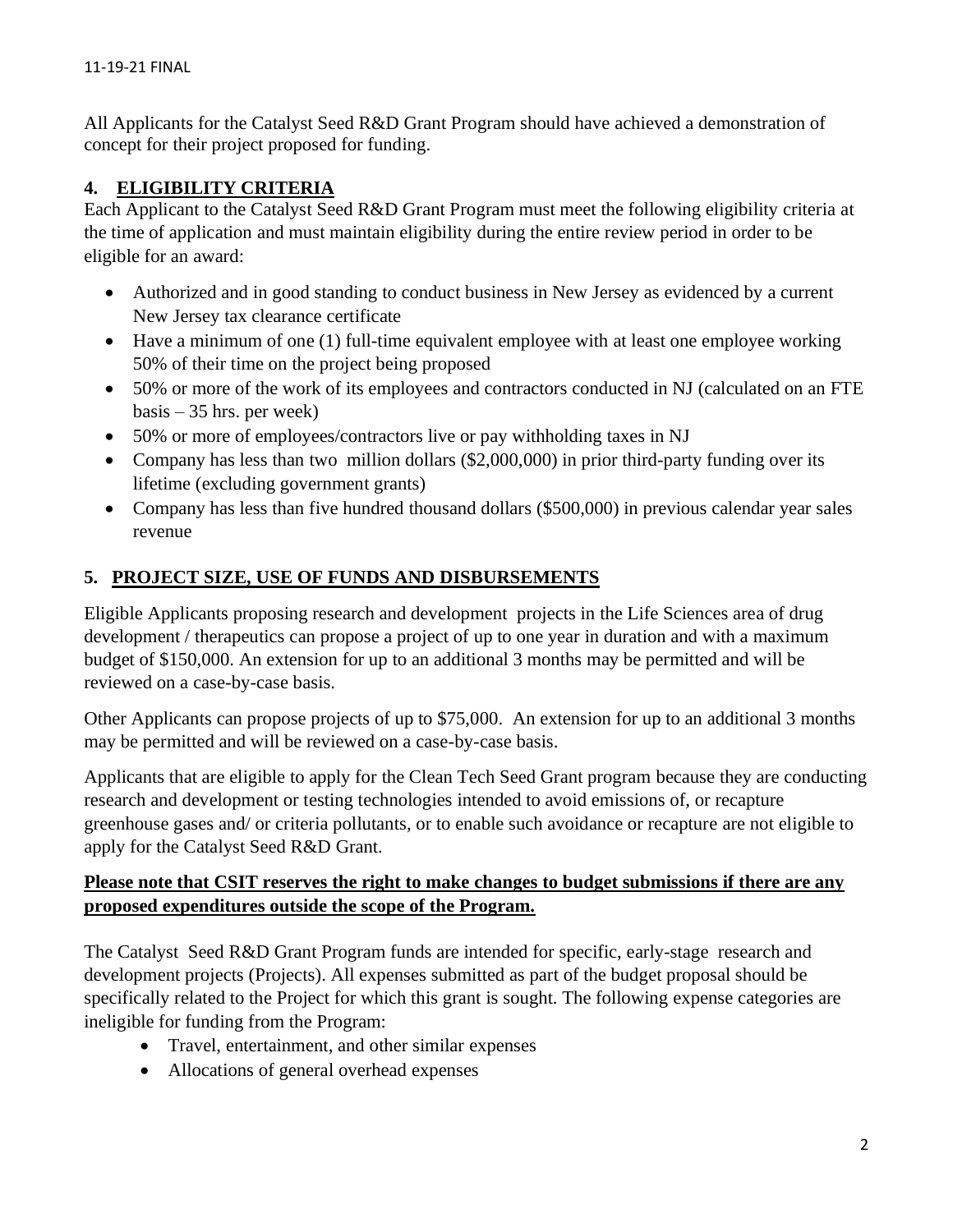- Any expenditures incurred before the "Effective date", the date representing the last date of execution of the Grant Agreement by the respective Parties
- Any expenses for equipment and materials that Applicant does not use for the Project during the Project period
- Fees related to Conferences not associated with the Project

In addition, no more than 30% of the budget proposed for the Project, in the aggregate, may be spent on:

- Marketing and customer discovery specific to the innovation
- IP patent prosecution and licensing-related expenses
- Conference registration fees

#### **Disbursement of funds**

Eighty percent (80%) of the approved Project budget request will be disbursed upon execution of the Grant Agreement following the award, and the remaining twenty percent (20%) will be disbursed after the submission of an approved Project Completion Report to CSIT.

## **6. REQUIRED DOCUMENTATION**

All applications to the Catalyst Seed Grant Program **must** include the following documentation:

- a. Completed online application
- b. Demonstration evidence that proof of concept has been achieved for the project. Submit **one**  of the following:
	- Description of the proof of concept results
	- Published paper outlining results achieved
	- Successful completion of a federal SBIR/STTR grant or contract related to the project
	- Confirmation documentation from a university tech transfer office if the project relates to technology that has been developed at a university
- c. Employee information as appropriate for applicable company structure and staffing -i.e. most recent NJ WR-30 (W2 employees) or 1099 (contractors), Shareholder Agreement or K-1, or offer letters. Please note that if a Professional Employment Organization (PEO) is utilized, the Applicant must submit confirmation of PEO-A form issued by the NJ Department of Labor (DOL), These confirmations are issued on an annual basis and are valid for a year. See<https://www.nj.gov/labor/ea/employer-services/leasing-companies/> for additional information on PEOs.
- d. Summary of most recent Internal Payroll (Q4 2020 or Q1 2021) indicating each employee name and number of hours worked per week.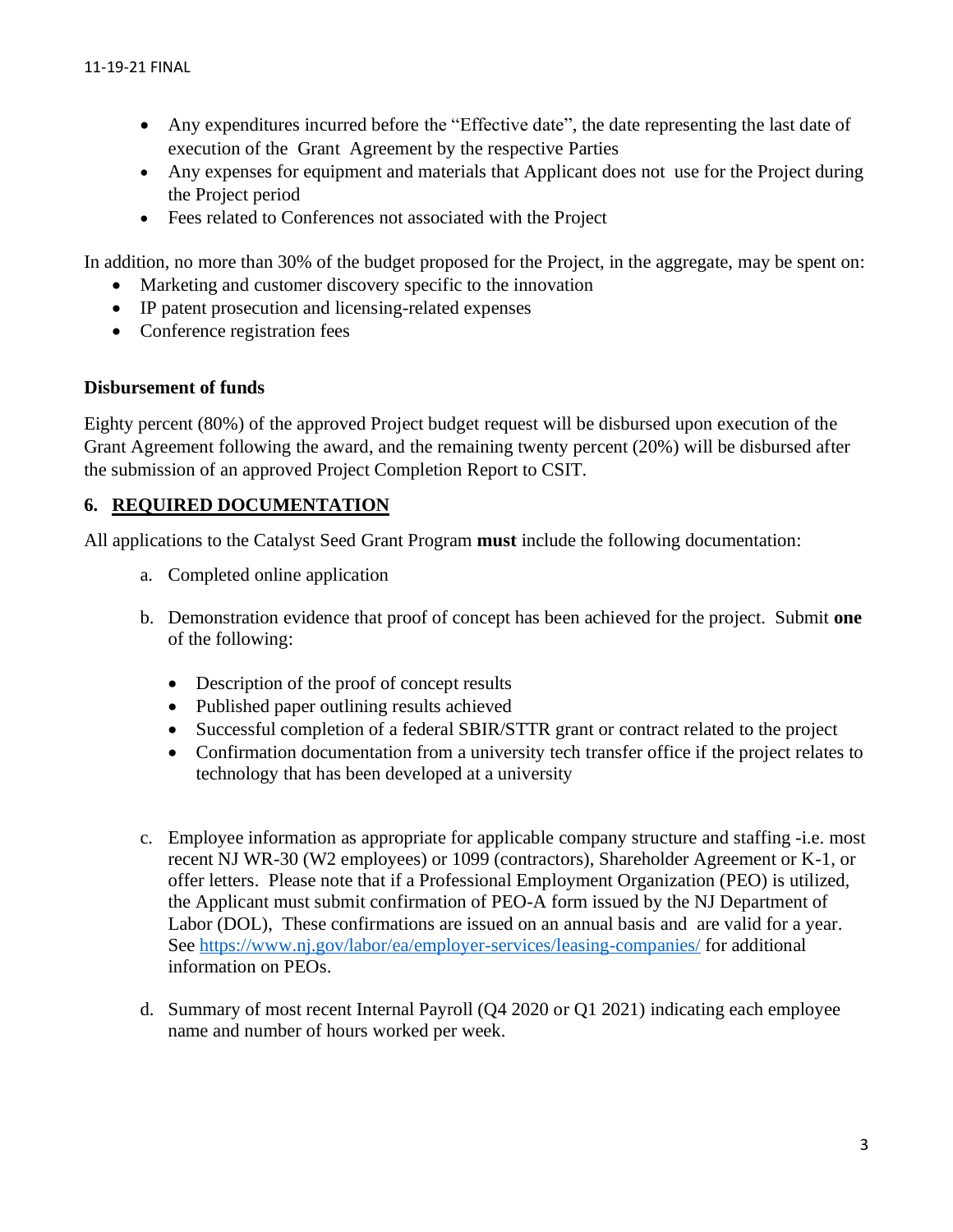- e. Most recent Company tax filing; Federal 941 and either an NJ-CBT-100 (Schedule A), Form-1065 or Form -1040 (Schedule C) or whichever is applicable to the organizational form of your business, showing the total Gross Receipts or Sales for the year.
- f. Current NJ tax clearance certificate (listing New Jersey Commission on Science, Innovation and Technology). See [https://www16.state.nj.us/NJ\\_PREMIER\\_EBIZ/jsp/home.jsp.](https://www16.state.nj.us/NJ_PREMIER_EBIZ/jsp/home.jsp) All certificates listing another state agency will be rejected.
- g. If applicable, copy of **Women and/or Minority** owned business NJ certification <https://www.njportal.com/DOR/SBERegistry/Default/>
- h. Signed Application Certification
- i. Completed CSIT Legal Debarment Questionnaire

# **7. APPLICATION AND EVALUATION PROCESS**

Applications to the Program shall be submitted using CSIT's online application Portal. The application window will be open for a period of nine (9) weeks. Access to the application Portal can be found on the CSIT's Program page [\(https://www.njeda.com/about/Public-Information/CSIT\)](https://www.njeda.com/about/Public-Information/CSIT)

- i. The application Portal will be open from **Monday, December 6, 2021 at 10a.m. to Monday January 31, 2022 at 5 p.m.,**
- ii. All interested applicants must complete and submit their applications online through the Portal by the deadline in order to be considered for the Program
- iii. The online application will enable applicants to provide an electronic Application Certification by uploading a signed PDF. However, if an **Applicant prefers not to** provide an electronic Application Certification, the Applicant may:
	- a. Mail a hard copy of the signed Application Certification postmarked by the application deadline to CSIT at:

Commission on Science, Innovation and Technology

Attn: Judith Sheft (Executive Director)

36 W State Street

PO Box 990

Trenton, NJ 08625

**AND** 

b. Email CSIT with the subject line: "MAILED Application Certification Catalyst Seed Grant Program" indicating that the certification document has been mailed. Only the signed CSIT Application Certification should be mailed; the rest of the application must be submitted through the online system.

**Please note that if an Applicant chooses to mail a hard copy of the application certification, the application will only be considered complete once the original signed CSIT application certification post marked by the application deadline is received by CSIT**.

CSIT will host an informational webinar on the Catalyst Seed R&D Grant Program and a recording of the Webinar will be posted on the CSIT's webpage. The **Webinar will be hosted during the week of December 6th**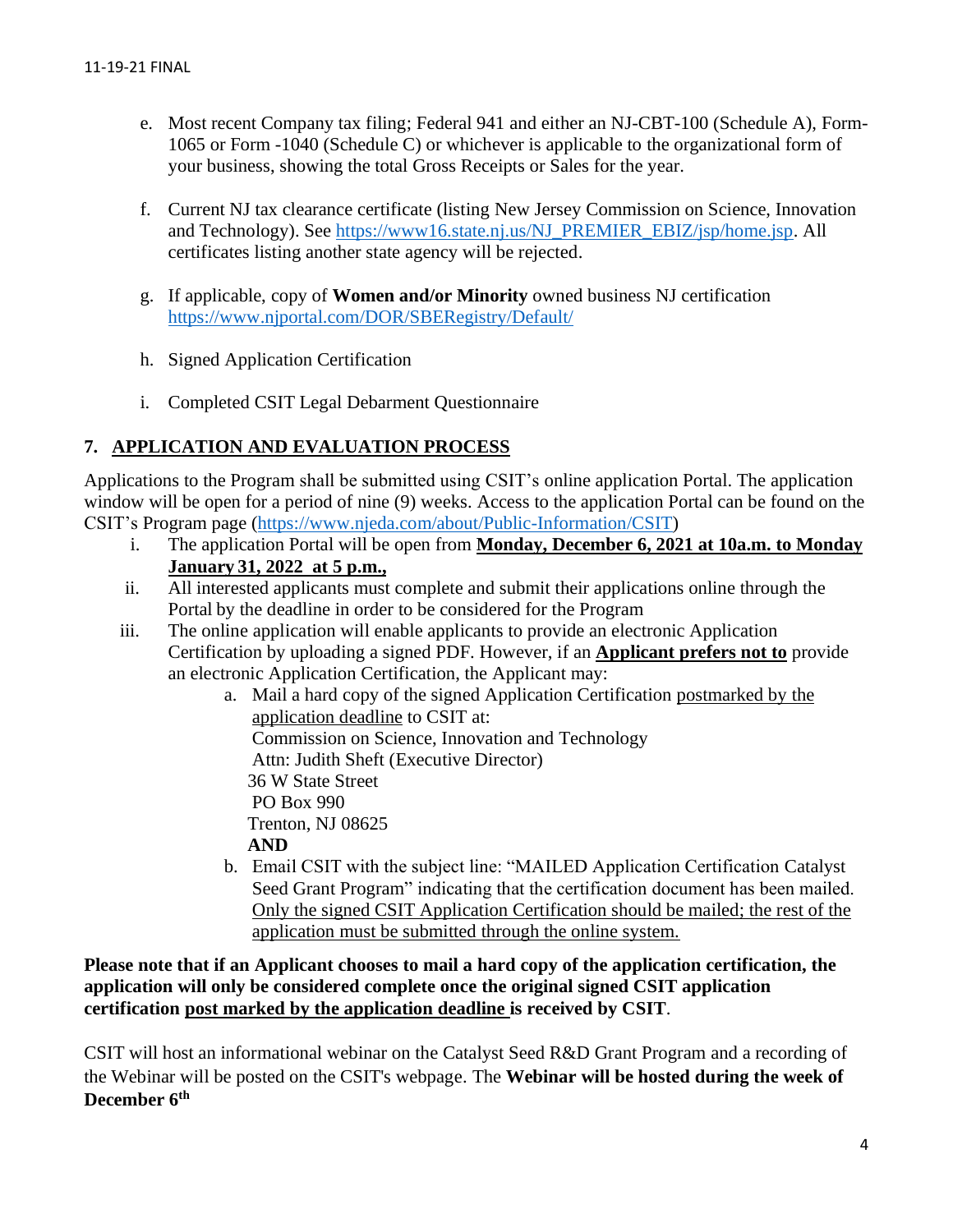**2021.** Information on registration for the Webinar can be found on CSIT's webpage.

All submitted applications will be reviewed for document completeness and compliance on a rolling basis. Following the completeness review, applicants with missing documentation will receive an email notification from CSIT to submit or re-submit any missing or incomplete required documentation by 5 p.m. on the 10th business day following the day on which it receives such email notification (Extension Time).

Applicants should submit missing documentation electronically to [csit@njeda.com](mailto:csit@njeda.com) with the email subject line "*Catalyst Seed R&D Grant Program-Missing Documentation Submission-[Company Name]*".

After the Applicant's Extension Time, any application that does not include ALL of the documents specified or contain documents that have not been completed will be considered incomplete and will not be evaluated. **Only complete applications will be evaluated and scored.**

Due to COVID-19, it may take longer than usual for Applicants to obtain certain NJ state documents (NJ Tax Clearance Certificate, and Minority/Woman Owned Business Certification)

- a. If an Applicant has attempted to obtain the missing NJ state documents and has not received them by the extension time, the Applicant may provide correspondence or receipts that demonstrate the attempt to obtain the missing documents to enable the application to be deemed complete for scoring purposes only
- b. The required missing documentation MUST be submitted before any recommendation of an award will be made with respect to that Applicant

#### **Evaluation Process**

External reviewers from industry and academia shall serve as Subject Matter Experts (SMEs) and provide input in the evaluation of the technical and business merit of the proposals. All SMEs will be pre-screened for potential conflicts of interest, will be required to sign confidentiality agreements, and will serve on an unpaid, volunteer basis. The SMEs will review the Technical proposals of each application and provide qualitative comments to the Evaluation Committee.

The Evaluation Committee, consisting of CSIT and NJEDA staff, will score each application against the basic and bonus point scoring criteria outlined below, taking into consideration the insights from the SMEs. As part of the process, the Evaluation Committee may contact and engage applicants for clarifying comments on their Technical proposal or Budget submissions. Please note these communications will be only for clarification purposes only; Applicants will not be allowed to submit any new information pertaining to their application.

At the end of the review period, the Evaluation Committee will provide to CSIT the results of each scored application with summary notes, which will be forwarded to the CSIT Program Committee.

The Program Committee will review all scored applications and make recommendations to the CSIT Board for grant awards. The CSIT Board will make final decision on grant winners.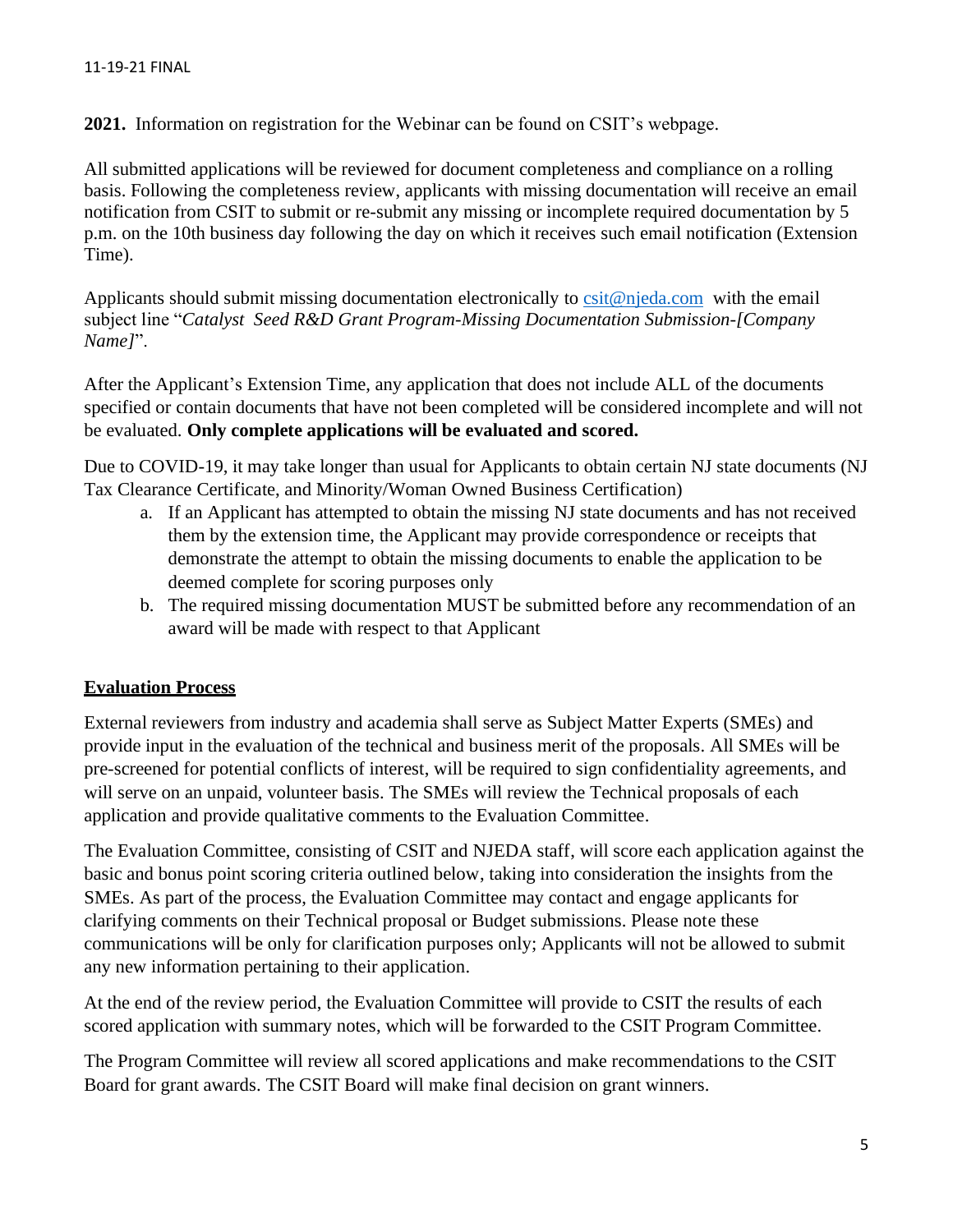Grant winners will be required to execute a Grant Agreement outlining the funding amount, terms, and conditions of the grant. Grant funds will not be disbursed until the execution of such Grant Agreement by the Applicant and the CSIT.

## **8. SCORING CRITERIA**

The Technical Proposal, Budget and Milestone Proposal of all complete applications will be evaluated, and points will be awarded, based on the following criteria:

- Innovation **(up to 30 points)**
- Market Opportunity **(up to 10 points)**
- Implementation Plan (Budget and Milestones) **(up to 20 points)**
- Go-to-Market strategy **(up to 10 points)**
- Economic Impact **(up to 10 points)**
- Team **(up to 20 points)**

All complete applications will be evaluated and scored against the above criteria and assigned a score; however, to be considered for an award, the application must receive an aggregate minimum score of 70 points on the above criteria.

#### **Bonus Points (only awarded to applicants that meet the minimum score)**

- Technology from NJ university-as evidenced by an *executed License agreement* **(15 points)**
- Minority-owned company **(10 points)**
- Women-owned company **(10 points)**
- Primary place of Business or R&D space located within an eligible opportunity zones census tract in New Jersey. See <https://nj.gov/governor/njopportunityzones/> **(5 points)**

**At least one award will be reserved for an Applicant that is a women-owned company as certified by the State of NJ and one award will be reserved for an Applicant that is Minority-owned as certified by the state of NJ.**

#### **9. OTHER TERMS AND CONDITIONS**

As part of the review process, CSIT conducts sister agency checks with the New Jersey Department of Labor (DOL) and Department of Environmental Protection (DEP) on all completed applications. To be recommended for an award, applicants must be in good standing both DOL and DEP.

Grant awardees will agree that its employees and consultants will conduct at least 50% of the company's work (calculated on an FTE basis) in New Jersey for a period of three (3) years from the effective date of the Grant Agreement; failure to comply will trigger a requirement that the applicant make full repayment of the grant award within sixty (60) days following such failure of compliance, or as otherwise stated in the Grant Agreement.

All grant awardees must commit to report economic impact data to CSIT upon the completion of program for a period of five (5) years as will be outlined in the Grant Agreement and by periodically submitting an Economic Impact Questionnaire provided by CSIT.